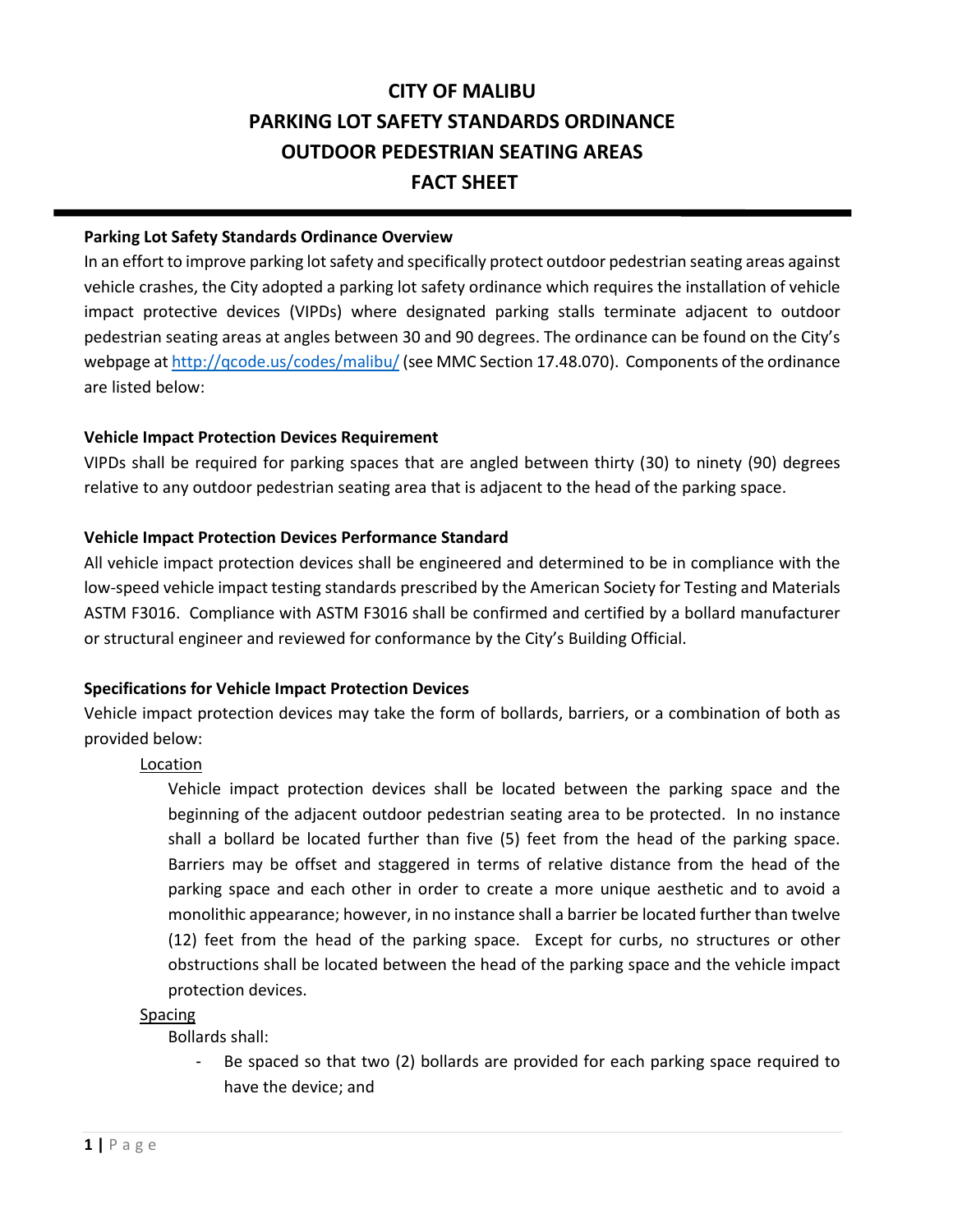Be centered within the width of a standard parking space and spaced between fiftyfour (54) inches and sixty (60) inches apart from one another as measured from the outer perimeter of each bollard. In the case of parking spaces that are either compact or legal-non-conforming in width, a distance of less than fifty-four (54) inches may be permitted between bollards; however, in no instance shall the distance from the bollard to the outside parking space limit line exceed thirty (30) inches.

Barriers shall:

- Be designed and located so as to provide protection that is equivalent or superior to that provided by bollards. Gaps between barriers shall not exceed fifty-four (54) inches.
- Barriers may be placed in staggered or offset rows along and between parking spaces requiring the vehicle impact protection device and the adjacent outdoor pedestrian seating area, so long as any gap between barriers does not exceed fifty-four (54) inches.

Design

- Bollards shall be set with the top of the device not less than three (3) feet and not greater than four (4) feet in height as measured from finished grade immediately adjacent to the perimeter of the bollard.
- Barriers shall be set with the top of the device not less than three (3) feet in height as measured from finished grade immediately adjacent to the perimeter of the barrier.
- All vehicle impact protection devices shall be:
	- Vertical relative to grade; and
	- Stainless steel, earth tone colored, black, grey, bronze, a concrete finish or another color determined to be appropriate by the Planning Commission or Planning Director, as applicable. Yellow, orange, or red vehicle impact protection devices shall not be allowed unless strictly required for safety purposes by the Fire Code or other state or federal law.

# **Sign Pole Requirements**

Any sign pole which is taller than thirty-six (36) inches in height, and which is located within five (5) feet of the head of the parking space that is required to have a vehicle impact protection device, shall be securely mounted or affixed to a vehicle impact protection device in a manner that prevents it from detaching in the event it is impacted by a vehicle. The vehicle impact protection device, pole and sign shall be centered at the head of the parking space.